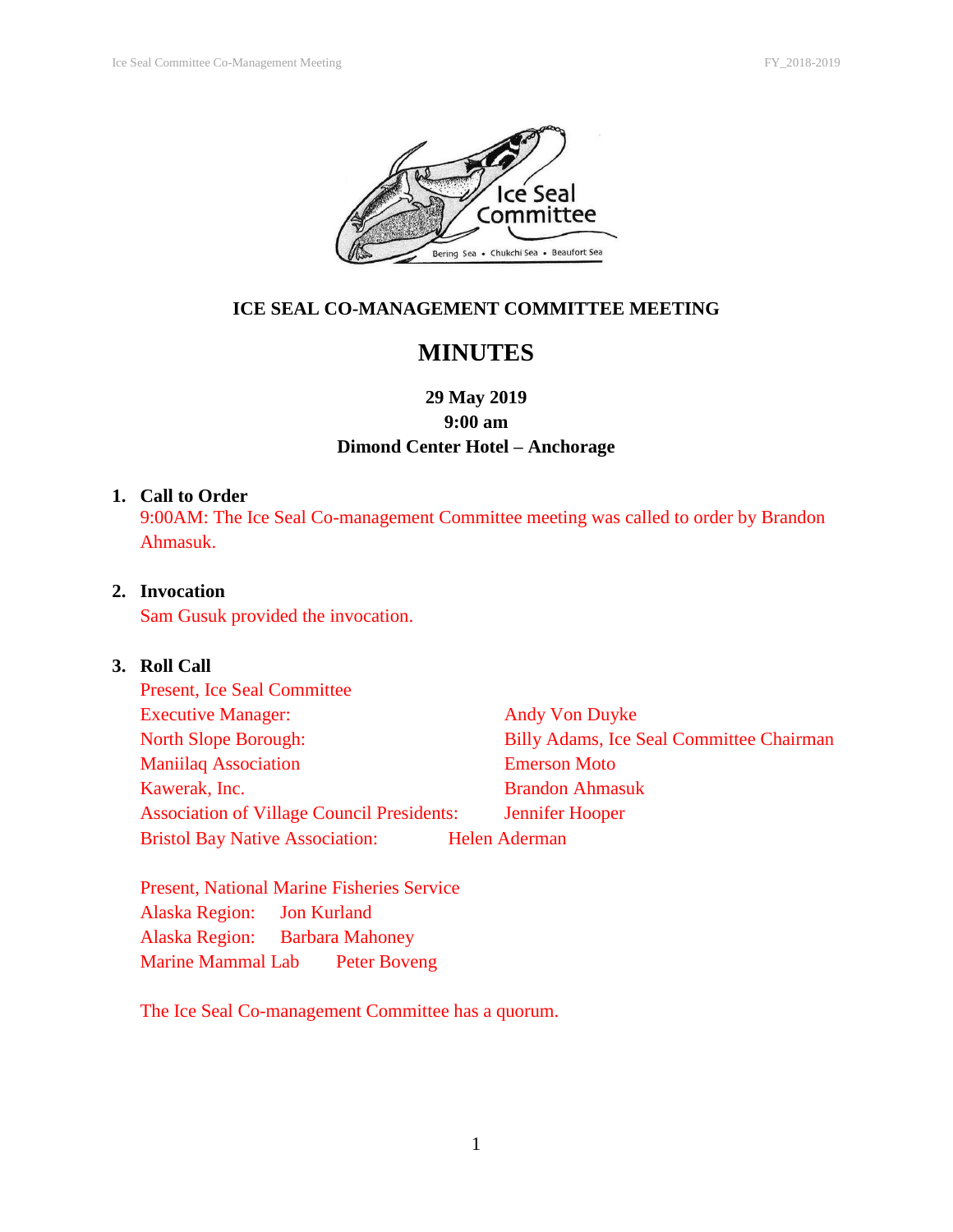# **4. Introductions** Other participants

North Slope Borough: Taqulik Hepa, Carla Kayotuk, Doreen Leavitt, Dr. Raphaela Stimmelmayr Association of Village Council Presidents: Albert Simon Bristol Bay Native Association: Sam Gusuk Marine Mammal Lab Michael Cameron National Marine Fisheries Service: Shawn Carey

- **5. Dispense with "Robert Rules of Order" and proceed by consensus** Robert Rules of Order were dispensed with by the Ice Seal Co-management Committee.
- **6. Select a Chairman from National Marine Fisheries Service**  Jon Kurland was selected as Chairman of the Ice Seal Co-management Committee.
- **7. Adopt the Ice Seal Co-management Committee Agenda** The Ice Seal Co-management Committee agenda was adopted by consensus.
- **8. Approve the May 22, 2018 Ice Seal Co-Management Committee meeting minutes** The 22 May 2019 Ice Seal Co-management Committee meeting minutes were tabled for review until later in the day. Albert motioned to approve the 2018 meeting minutes. Barbara Mahoney seconded this motion. The Ice Seal Co-management Committee meeting minutes were approved by consensus.

#### **9. Ice Seal Committee Topics**

#### **a. Executive Manager (Andrew Von Duyke) position and status**

Former Ice Sea Committee (ISC) Executive Manager, Michael Pederson, retired. The Ice Seal Co-management Committee thanks Michael Pederson for his hard work and service with the Ice Seal Co-management Committee. The ISC is in a transitional period. Andy Von Duyke, Carla Kayotuk, Larinda Danner, and North Slope Borough (NSB) interns worked together to prepare for this meeting. Andy is the new Executive Manager and Karla is the Assistant Executive Manager.

What style of minutes does the Ice Seal Co-management Committee prefer? Do they only want the action items listed or a transcription of meeting discussions?

Peter Boveng reminded the Ice Seal Co-management Committee that whoever chairs the meeting will provide the minutes. NMFS is responsible for the Ice Seal Co-management Committee.

Barbara, Andy, and Peter are taking meeting notes and will combine their notes to submit for review at the next Ice Seal Co-management Committee meeting.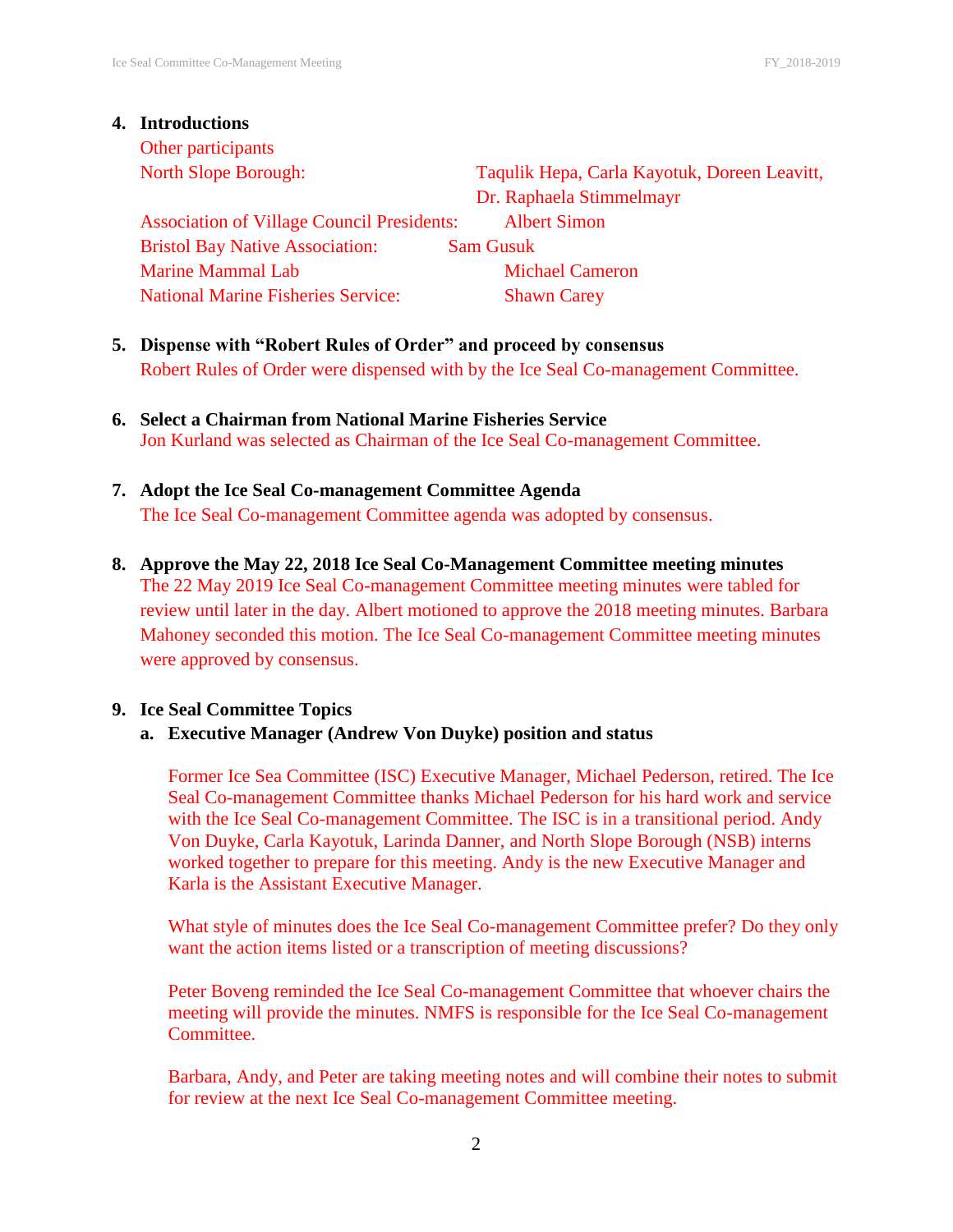#### **b. Current ISC operations**

Andy is the Executive Manager, and will be supported by Carla, Taqulik, and Larinda.

The Executive Manager requested input from the Ice Seal Co-management Committee so that he can complete their requests, along with the requests of the ice seal subsistence hunting communities. Andy requested that all Ice Seal Co-management Committee business be funneled through him, and he will allocate work to the team.

#### **10. NMFS Topics**

#### **a. Petition to delist the threatened ring seals**

Jon provided an update on the petition to delist the ringed seals. Alaska Department of Fish and Game (ADFG), Arctic Slope Regional Corporation, Inupiat Community of the Arctic Slope, and NSB are the petitioners. This petition provided information in support of a request that NMFS review the status of ringed seals. Under section 4 of the ESA, NMFS must review the petition and determine within 90 days (to the extent practicable) whether the petition presents substantial information indicating that delisting may be warranted.

- 1) If the answer is yes, then the agency completes a status review, which is an in-depth analysis of the status of the species and threats to the species.
- 2) If the answer is no, then the review stops, but NMFS's determination could be challenged in court.

NMFS is reviewing the petition. If NMFS proceeds with a status review, then there will be an opportunity for public comments.

Helen Aderman reminded NMFS to consider the Bristol Bay region. Helen requested that scientist simplify the scientific terms that are discussed (ex., species and subspecies).

Sam mentioned that in the past, there were lots of herring, and bearded seals in the area. Herring was food for people and seals. ADFG allowed a commercial harvest and spawning herring are declining in Bristol Bay. Locals would harvest herring and herring roe around Togiak Bay, now Togiak villagers have to travel 40 miles to find spawning herring. How does the decline of herring biomass, with respect to herring management, relate to ringed seal status?

Peter acknowledged there is a change in the herring and seal populations in Bristol Bay, like the changes in other regions. The Alaska Fisheries Science Center, Marine Mammal Lab (MML) does not yet understand this relationship to say how changes in herring will affect seals, particularly ringed seals, with respect to this delisting petition.

Helen said that federal and state agencies do not acknowledge the traditional ways of managing the resources. Helen requested that government agencies work with local tribes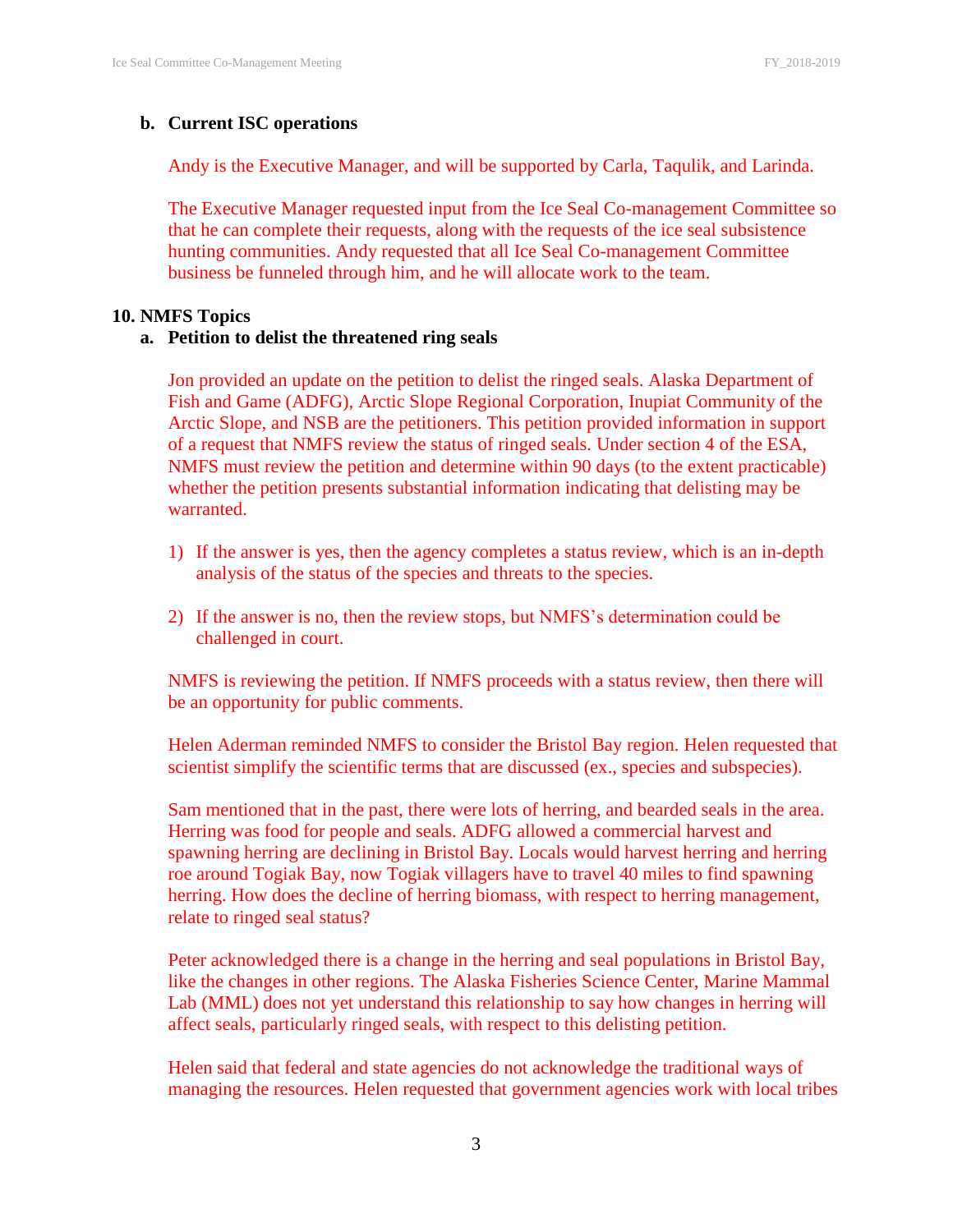to conserve their resources. She mentioned that some tribes voluntarily restrict marine mammal harvest for conservation purposes, while other governmental agencies (ex., ADFG and the herring fishery) manage for overharvest. This contradicts tribal conservation efforts and fails to acknowledge the tribal entity's efforts. Federal and state agencies need to establish conservation measures to protect low number species. Helen wants to ensure that NMFS consider the testimonies that were given by local communities. When the federal and state agencies make decisions, they need to work with the tribes.

Albert asked how or what makes the decisions to list ringed seals under the ESA, or not list ringed seals. What information goes into the listing decisions? What information can the hunters provide about listing ringed seals and other ice seals?

Jon responded that the petitioners reported "new" information and asserted that NMFS misinterpreted the information available, which would indicate that listing ringed seals was an error, and therefore, ringed seals should be de-listed.

NMFS has to determine if the body of the provided information is new substantially different from what the agency considered before. The standard for the listing review is whether the petition presents "substantial scientific or commercial information" in support of delisting, "such that a reasonable person conducting an impartial scientific review would conclude that the action proposed in the petition may be warranted." If hunters and/or tribes wish to send information about the listed ice seals, NMFS will consider it, but there is no public comment phase for the initial petition evaluation process. NMFS did receive one unsolicited letter from the oil and gas industry.

Helen was assured that NMFS will include all comments submitted by hunters in their decision to list or not list under the ESA.

Brandon asked about the status of the ringed seal information (i.e., age of previous surveys) and their use during this review. Brandon wondered if more surveys were required. Jon reported that only the latest available information ('in our files') will be used during this review. NMFS will not conduct new science or surveys to update information for the petition.

Brandon asked about other data on ringed seals, like ancillary information (e.g., ecosystem type data). Jon said that the initial review of a petition is limited to information NMFS already has, and other relevant information (e.g., climate change projections, ecosystem type data, and public comments) will be collected and used if NMFS conducts a full status review. Brandon suggested that NMFS consider the interrelatedness with other portions of the ecosystem.

Albert asked about the future outlook for ice seals, given the current weather changes and loss of sea ice that are occurring. Jon agreed that we are now in uncharted territory with respect to science and traditional ecological knowledge (TEK). Five-year status reviews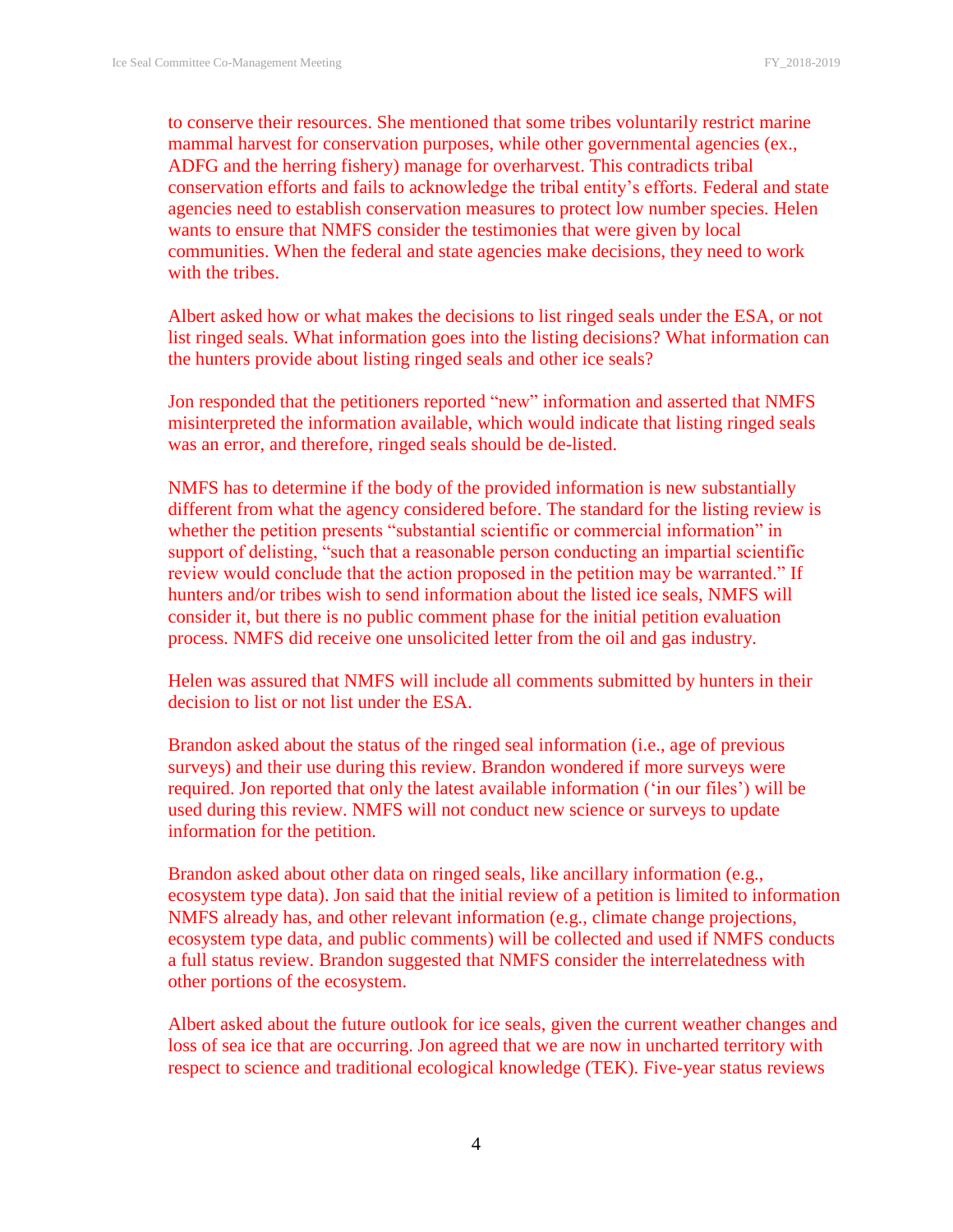will help to assess population trends, but there is a great deal of uncertainty with the current conditions.

Taqulik mentioned that listing animals under the ESA changes how Native people access these species for subsistence. Hunters' feedback is not consistent with predictions for listed animals (i.e., ice seals are healthy). With listing under the ESA, critical habitat designations and recovery plans will come, along with research priorities, reporting, etc. Outside interest groups will inject themselves into what should be a close relationship between hunters and regulatory agencies. The Recovery Plan team should be agency staff (ex., NMFS, etc.), hunters, and ISC Board. Remember that misinformation creates confusion and fear among subsistence communities. Some hunters are still not sure they can subsistence harvest listed marine mammals. Taqulik has a 'cheat sheet' with four main points to delist ESA species. Taqulik will provide the ISC a summary page for the rationale behind the petition to delist ringed seals.

Billy Adams reminded the ISC that many communities are served by the ISC and there is confusion within those communities about ESA listed marine mammals. Billy mentioned that all ISC board members should return to their communities with fact sheets about the ESA listing/delisting process. ISC is a small organization, but it represents a very large community of hunters. Everything is elevating quickly. There has been confusion with the ESA since the establishment of Alaska Native organizations. Explanations to community residents can be difficult to get people to understand. Billy would like a fact sheet so there is no confusion or mistakes about these ESA processes. Can NMFS and/or the ISC create these fact sheets?

Jon stated that the NMFS created an ice seal fact sheet of 'frequently asked questions (FAQ)' throughout the listing process, about 10 years ago. This FAQ sheet has been updated 2-3 times. Jon agreed to updating and circulating the NMFS FAQ sheets on ice seals.

Brandon mentioned the Nome radio (KNOM) call-in show are an effective method to get your message across. Brandon did a radio show in Nome, and Jon called in from Juneau. The board was all lit up with phone calls. The first caller asked, "Can we hunt?" Jon said, "Yes, there are no restrictions on ice seal hunting." All the calls hung up, and the lights went out! All the callers received the answer to their most important question.

Peter requested that updated FAQ (information) sheets should be added to the annual Action Plans. Outreach efforts can be included in the Action Plan. For example, the Executive Manager (Andy) and NMFS representative (Barbara) should anticipate future questions, based on ISC and NMFS actions, which are relevant to subsistence needs. This review can be completed annually as part of the Action Plan, which will also include scientific research.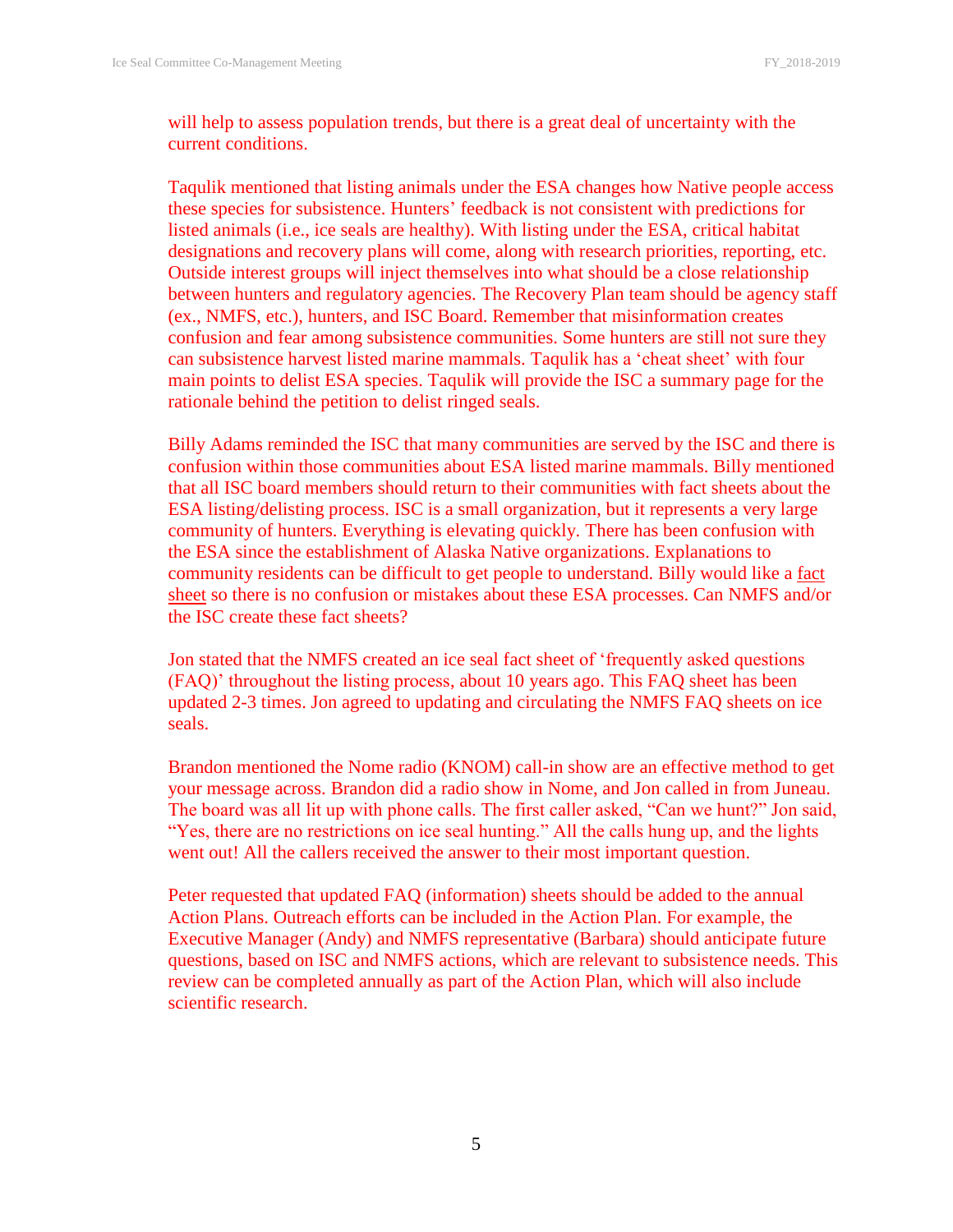#### **b. Notice of Intent to sue NMFS for failure to designate critical habitat for bearded and ringed seals**

Center for Biological Diversity (CBD) gave a 60 day Notice of Intent to sue NMFS for not (yet) designating bearded and ringed seal critical habitats. When a species is listed, there is a requirement to designate critical habitat. NMFS placed the critical habitat designation on hold due to litigation over the ESA listings. Critical habitat designations are usually provided one year after listing under the ESA. Bearded and ringed seals critical habitats are not complete, and therefore, CBD is suing NMFS. NMFS will likely enter into a settlement process to define a timeline for critical habitat designation.

Brandon expressed hope to have tribe and regional input, which will be considered when NMFS designates critical habitat. The oceans are part of ice seal critical habitat, but seals can travel 70-80 miles upriver, and lagoons are also very important, especially for young pups. For example, riverine and estuarine lagoon systems are "critical" to ice seal survival.

Jon reminded the Ice Seal Co-management Committee that a proposed rule for ringed seal critical habitat was issued (December 2014). This process was stopped during the lawsuit that challenged the listings of bearded and ringed seals. When the critical habitat designation process starts again there will be opportunities for the ISC, hunting communities, and the public to provide information on what habitat is critical (and what is not critical) for ringed (and bearded) seals. What is the best way to engage with hunting communities to collet this information? NMFS does not yet have a timeline for critical habitat designation and has not (yet) prepared a step by step approach.

Taqulik asked what critical habitat means at the community level, in terms of development (i.e., roads). What is the vision of critical habitat that will emerge from bearded and ringed seals? Some expansions opportunities (housing, roads) in Utqiagvik takes years because of eider critical habitat.

Jon replied that critical habitat is not a sanctuary and will not restrict subsistence hunting or other human activities. Critical habitat does trigger Section 7 consultation for projects require a federal action (such as a federal permit) that may affect critical habitat. Even without critical habitat, action agencies still have to consult with NMFS on effects to the listed the species. NMFS determines whether an action will destroy or adversely modify existing critical habitat, based on the value of that particular habitat to a listed species. For example, will construction affect key sea ice features that seals require? It is uncommon for an activity to have a major effect on an entire habitat as a whole. Taqulik asked for a pragmatic approach to critical habitat designation.

Albert stated that critical habitat, as a term, needs to be clearly defined for subsistence hunters. Scientific language about critical habitat is sometimes confusing to the hunters, and should be explained in plain language. What is critical habitat? Jon replied that a FAQ sheet would be helpful. Earlier suggestions to strengthen NMFS outreach products will be helpful.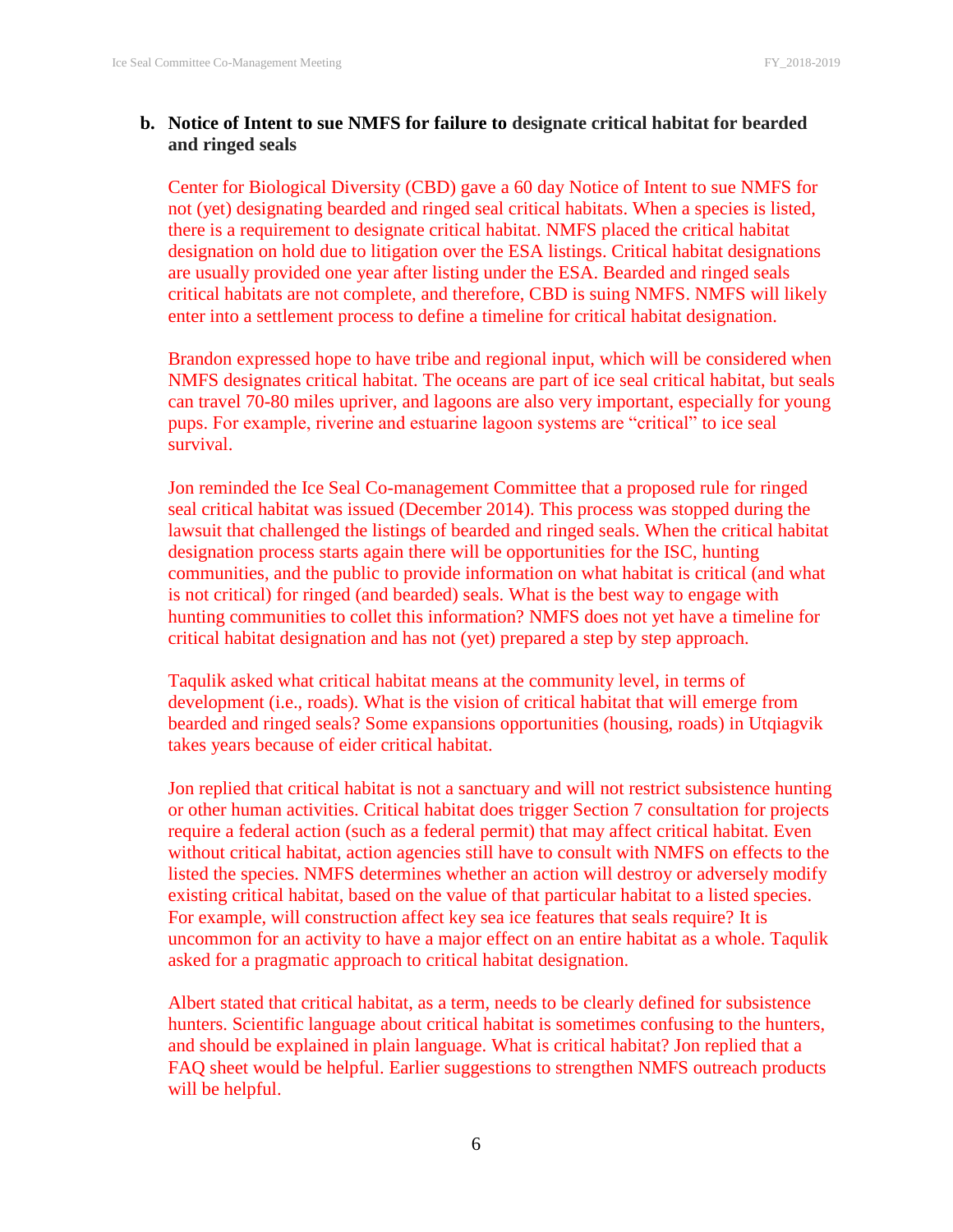Shawn Carey asked if Section 7 consultations result in projects being rejected. Jon stated that NMFS and the action agency or applicant go through a negotiation process and NMFS ensures that mitigation, if needed, is built into the design plans for that activity. The only time NMFS has found that critical habitat was likely to be adversely modified by a federal action in Alaska involved the effects of NMFS fishery management actions on Steller sea lion critical habitat.

#### **c. Update on MML coordination with Kawerak, Inc. on research activities and coproduction of knowledge.**

Peter works for the Alaska Fisheries Science Center (AFSC), which does research on fish, fisheries, and marine mammals to support management. MML is engaged in a process with Kawerak, Inc. for the past few years to find ways to improve local community engagement on scientific research. They are taking steps o towards a coproduction of knowledge, a topic for co-management since it started. NMFS scientists have worked with co-managers for 20 years, without communication/outreach specialists. They are working to improve local community involvement, to work together with NMFS. There have been some successes and some missteps.

There are changes at AFSC, with a greater emphasis on communications and outreach. Some successes in the past few years are due to a greater emphasis on communication and outreach from AFSC. Changes in personnel opened up opportunities for communications specialist and staff, learning to work with communities and individuals. In particular, this happened with the Kawerak region on fisheries research, and now working with the marine mammal division. Initially NMFS consulted with Kawerak region about their fisheries surveys, which did not go very well. There was suspicion and uncertainty on why the fishery scientists were surveying the Bering Sea and Bering Strait regions. These poor results motivated NMFS to work more closely with Alaska Native partners on science communication.

- 1. New techniques are being used:
	- a. Engage the communities early in research ideas
	- b. Calls to tribal councils
	- c. NMFS participates in Kawerak Regional Conferences
		- i. Present information to the public
	- d. Face-to-face meetings with regional representatives
		- i. Ongoing with fisheries management and NPFMC meetings
	- e. Communications protocol for research activities
		- i. One page brochures/flyers on upcoming research on marine mammals 1. Including the brief description of the project and area map
		- ii. MML envisions more detailed brochures/flyers for other research

Peter provided a template for how AFSC would like to communicate more complex research to Alaska communities. Although AFSC in currently working with Kawerak, this process is applicable to other regions.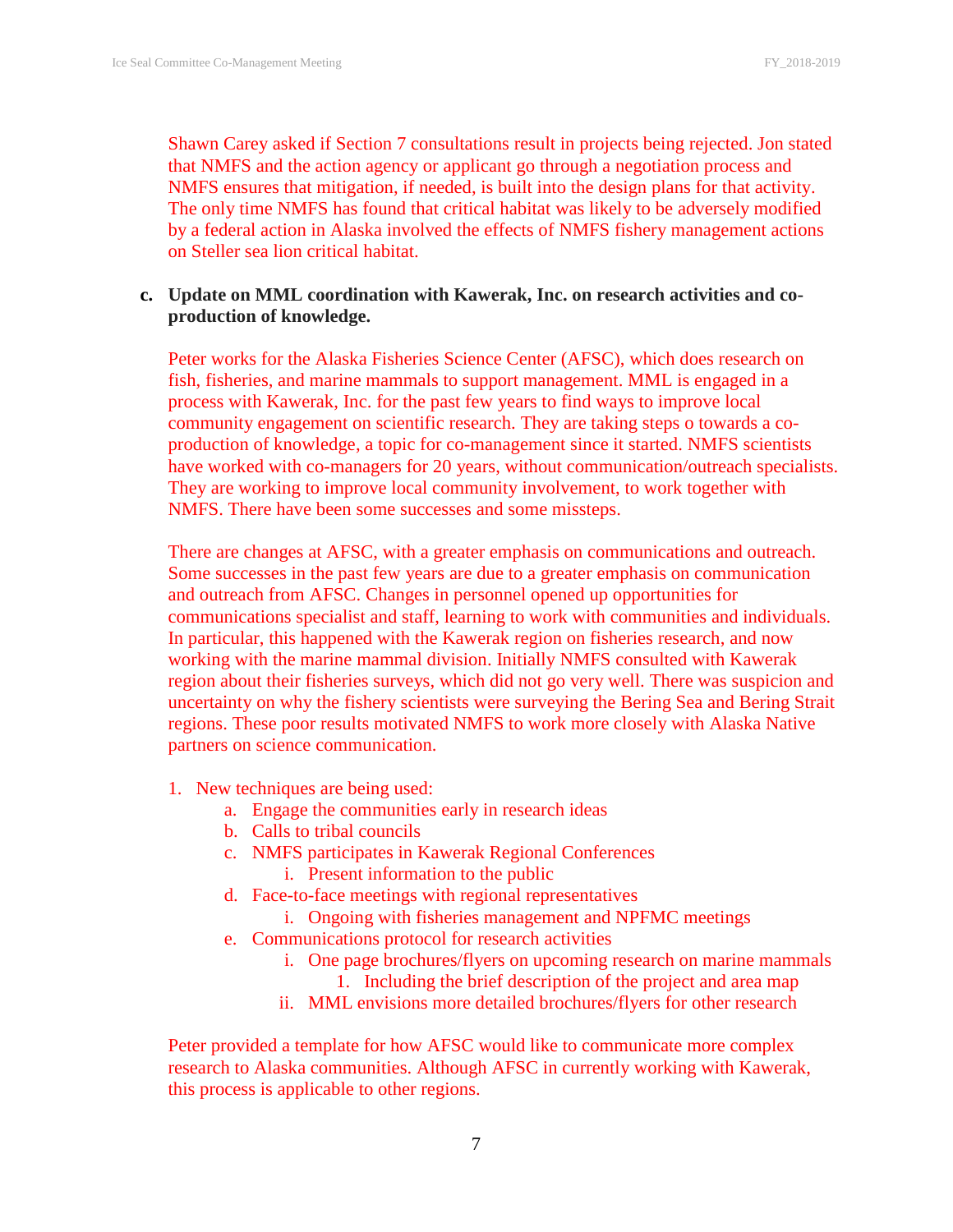Albert asked about the status of Steller sea lions. Peter said that the western Steller sea lion stock is still listed as endangered and the eastern Steller sea lion stock was de-listed (October 2013).

Sam asked which fish are being studied. Peter answered that fisheries surveys in northern Bering Sea and Bering Strait initiated this new push for improved science communication. NPFMC directly AFSC to complete fish surveys in this area, before they can consider opening this area for commercial fishing (open water, no ice). Studies on the fisheries resources inventory began NMFS' discussion with the Bering Strait communities. Sam wondered if herring research was being conducted given their relationship to Steller sea lions. Sam suggested studying the local Steller sea lions during the herring run.

Helen said that the yellowfin sole fishery has cause bearded seals to move north of Bristol Bay and changed the walrus spring migration. Walrus go all the way to Ugashik and Port Heiden the last few years. Helen wanted to know how to establish moratoriums on commercial ground-fish fisheries? This fishery has depleted the area of fish and impacted marine mammal movements. This would protect hunter access to bearded seals Jon answered that the North Pacific Fisheries Management Council (NPFMC) makes fisheries recommendations, which, when approved, are carried out by NMFS. Helen said the Qayassiq Walrus Commission went before the NPFMC, but they did not listen. The NPFMC said there was not enough baseline data to support the reported effects. Bristol Bay Marine Mammal Commission (BBMMC) is trying to conduct local GPS surveys and mapping of the traditional areas used by marine mammals.

Jon said that the NPFMC is the management board for fisheries. The NPFMC make recommendations and NMFS carries out those recommendations. The process is to take your concerns to the NPFMC, keep talking with the NPFMC. Persistence and coalitions can help.

10:45 – 11:00 am BREAK

#### **11. ISC Funding:**

#### **a. NMFS Section 119 Grants: Shawn Carey**

The ISC needs more funds than are available. The FY20 funding decisions came out last week.

For FY19, NMFS received seven Section 119 proposals (harbor seals are not represented by an Alaska Native organization) from primary Alaska Native organizations. Award letters were sent to the recipients. Every organization received some cuts. Shawn handed the ISC award to Andy.

The ISC Board should review the review panel comments on the ISC proposal. Shawn asked that the ISC distribute those comments.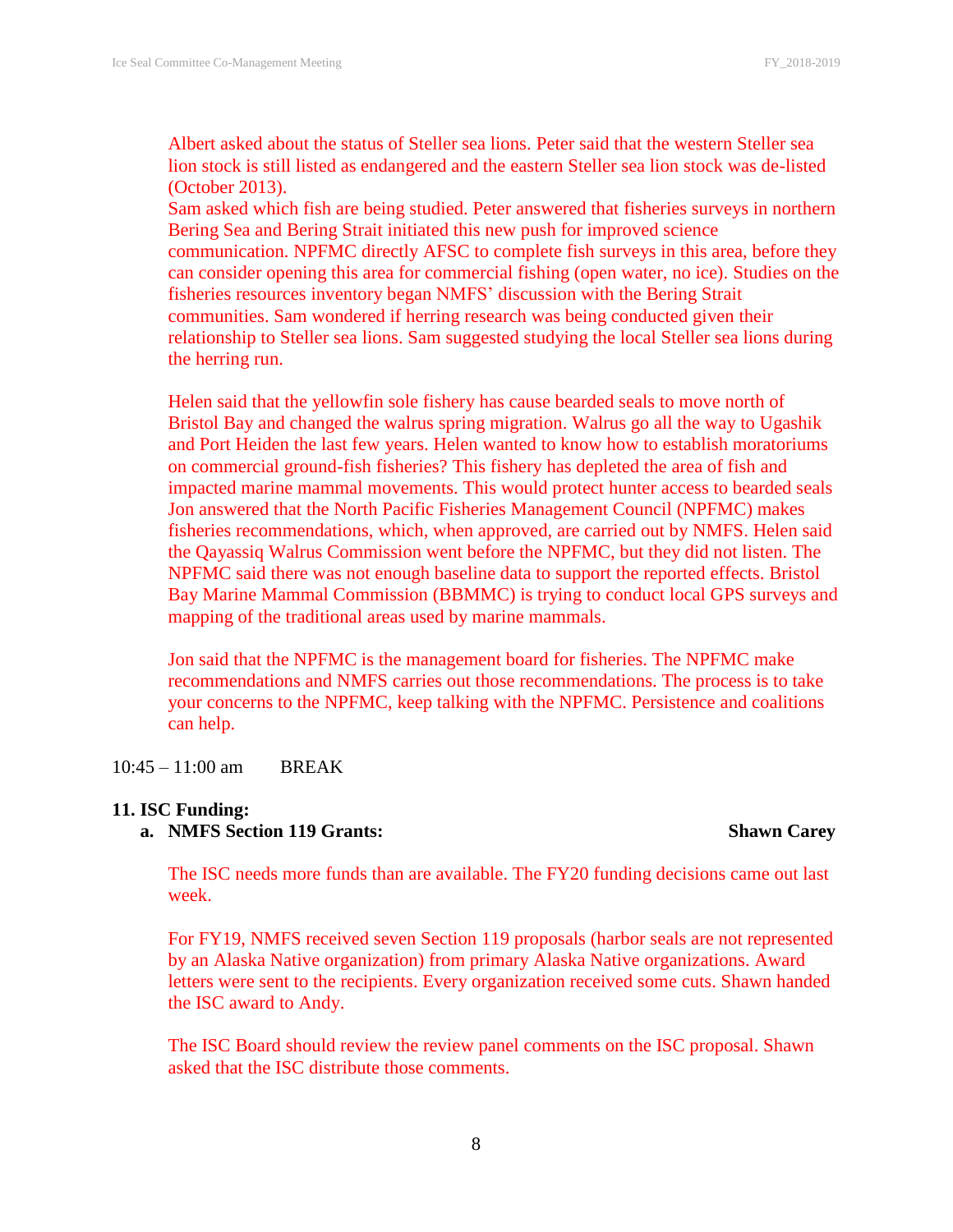Shawn supported much of what the ISC submitted in their FY19 proposal. Many things from the FY18 review panel were incorporated into the ISC new proposal, like ISC Board training and more autonomy for a website. The budge was very easy to follow. For example, Shawn supported the ISC Board receive professional training and contract for a separate (from the NSB) website. The total amount for the ISC FY19 funds was just under \$62K.

The only cuts to the ISC proposal was for participant support costs, which is not funded (supported) for any Alaska Native organization. This was a matter of consistency. However, ISC Board members who have an active role with the ISC and/or comanagement can be funded (supported).

Taqulik asked about consistency between NMFS and US Fish and Wildlife Service (USFWS) in supporting ISC Board members. Some ISC Board members attend meetings as volunteers, while other attend meetings as part of their paid jobs. USFWS compensates meeting participants with honorariums, through their grant to co-management partners. The Marine Mammal Council provides stipends. If participating in co-management is not part of your job, then hunters need to take annual leave.

Shawn said that Section 119 does not fund (stipend) the ISC Board members. This allows more money to be distributed among the Alaska Native organizations.

Taqulik said that participant costs are allowed, however, it's a NOAA policy to not fund participants. If NOAA wants good representatives on their co-management boards, then participants should be compensated. Knowledge is valuable, yet the hunters and ISC Board are not compensated for sharing their knowledge. This is similar to Robert Suydam providing information to the MMC. Honorariums for hunters is not a salary.

Shawn said that if everyone on these co-management boards received an honorarium, which would be a huge cost to the Section 119 program.

Taqulik wants to continue discussing ISC Board payments (stipends). Could this payment (stipend) be added to the ISC Board per diem payments?

Shawn mentioned that honoraria have not been paid to attend Alaska Native organization meetings with Section 119 funds. However, if ISC Board members or other people conduct ice seal harvest surveys, ice seal captures, etc., then Section 119 funds, through the ISC, can pay for their time. NMFS co-management agreement with the Alaska Eskimo Whaling Commission has delegates that do get compensated.

Brandon suggested ISC meetings should rotate in regional hubs to allow more hunter involvement. There are two Kawerak representatives on the ISC, which is good; however, if an ISC meeting was held in Nome, then a wider audience and set of participants, who can contribute knowledge, would attend. The ISC would receive more information, more input, from the host region.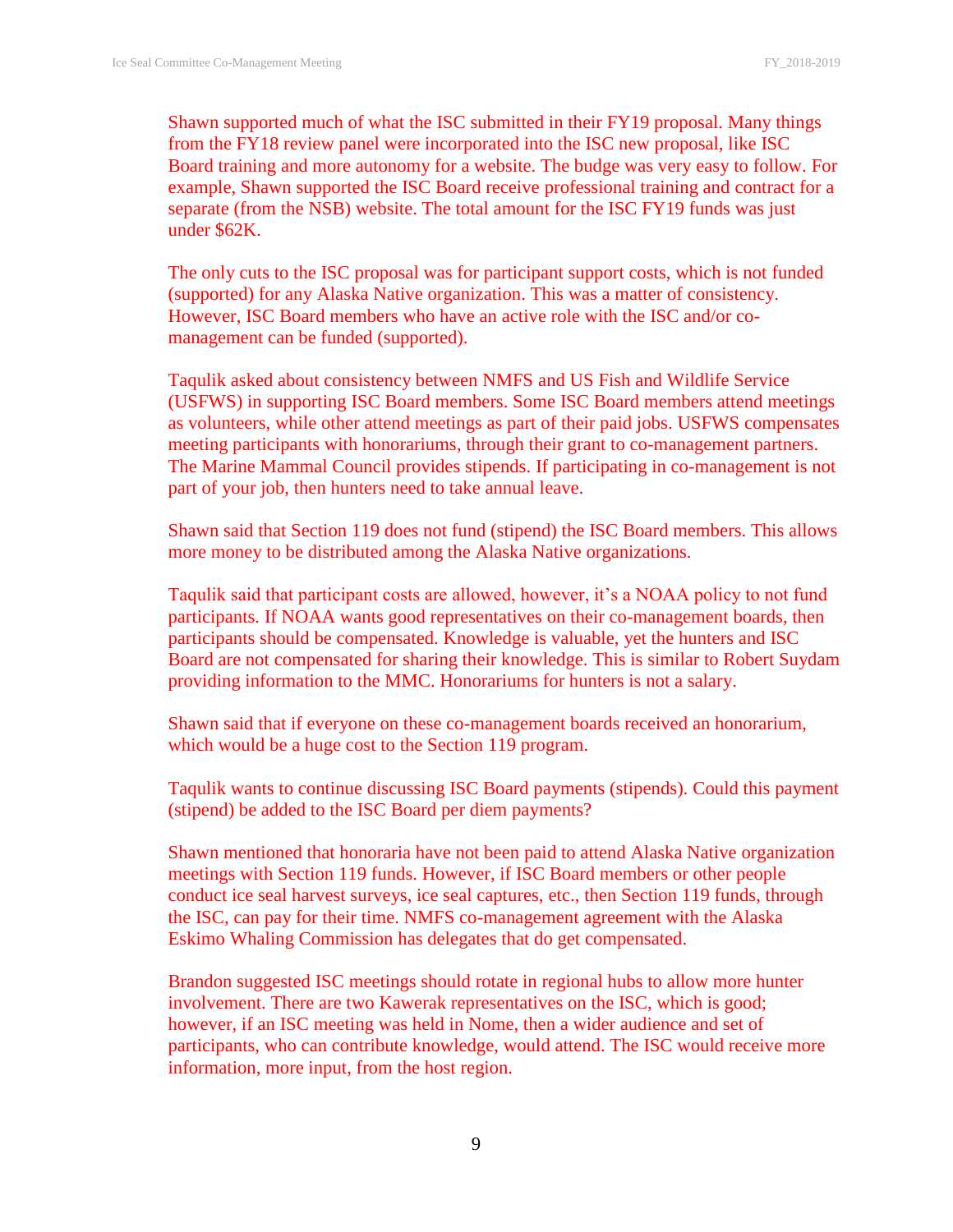Shawn said the ISC proposal had strong support from the Panel review. Shawn encourages the ISC maintain an open dialogue with its Board members. Shawn reminds the ISC to:

- i. Section 119 funds are limited. Remember to be clear in the proposal. Identify which priorities are highest, so that if/when NMFS has to reduce proposed budgets, the ISC higher priority projects will be funded.
- ii. Don't double dip, don't received multiple funding (i.e., NMFS and NPRB) for the same work.
- iii. NMFS funds are for Section 119 (co-management related) projects. The activities in your proposal must be relevant to co-management. Other activities, not comanagement, would need funds from other sources.

#### **b. Current Application funding for 2019: Andrew Von Duyke** Details about the ISC Section 119 proposal, award process, and other aspects of NMFS funding that are related to the action plan.

The ISC received 88% of their requested budget for the following tasks:

- 1) One day ISC Co-management Committee meeting with NMFS
- 2) Two day ISC Board meeting
- 3) Once day workshops: 0.5 day for Board training and 0.5 day Board visionary training
- 4) Professional transcription services: to receive meeting minutes accurately and timely
- 5) Two teleconference meetings, in addition to the face-to-face annual meeting
- 6) Stand-alone ISC website (initial design, rollout plan, and one year maintenance) that will provide information to ice seal communities and hunters. Would like the ISC website to have information on ice seals, including: critical habitat, frequently asked questions (FAQ) sheets, listing petitions, etc. It is challenging to be locked into the NSB template.
- 7) Operational expenses: Executive Manager will work on ISC issues; Outreach Coordinator will be the webmaster for the ISC webpage; will arrange teleconference calls, travel, and workshops; Executive Assistant will help the Executive Manager.

Barbara said to have your funding requests connected to co-management for the Section 119 funds.

Shawn said the FY19 ISC budget was great, easy for reviewers to follow. The narrative and table were easy to read.

Taqulik wants to do more for ice seals as a committee. ISC should have their annual Action Plan, help prepare the budget for next year, and prioritize ice seal concerns year to year.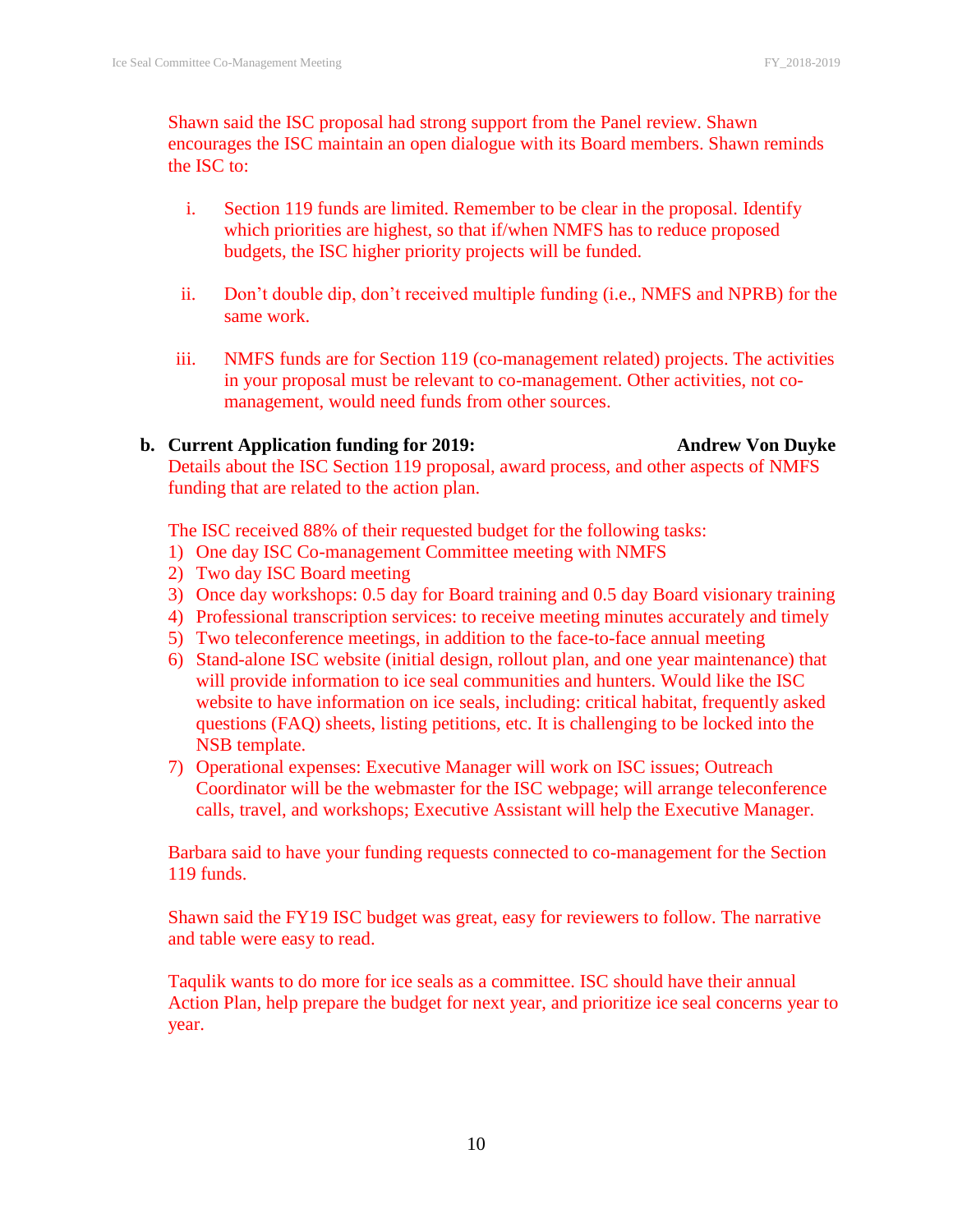Shawn reminded the ISC that Section 119 funding is limited. The ISC proposal should prioritize their funding requests, so if there has to be cuts, it will not be to a high priority funding request.

Taqulik suggests the ISC look for other funding sources, as well as NMFS Section 119 funds, and submit proposals for funding.

Helen said that we all work for organizations we have to answer to. We try to collaborate on research and work with the ISC Board. BBMMC takes a multi-species approach for co-management.

Barbara said that the ISC Action Plan lists funded projects and describes how the award will fund the proposed tasks. The Action Plan is different from an aspirational/visionary plan, or research plan, which has not yet been funded. Future ISC Section 119 proposals should connect to the co-management issues for co-management funding.

#### **c. GAP Analysis: phone call: Mike Miller, IPCoMM**

Jon said that Mike Miller with Indigenous People's Council for Marine Mammals (IPCoMM) is working to help Alaska Native organizations grow and be more effective. IPCoMM is working with the GAP analysis (the comparison of actual performance with potential or desired performance).

Mike said that IPCoMM has 17 members, from southeast Alaska to Utqiagvik. IPCoMM is trying to provide a service to all their members. IPCoMM received NMFS funds (and other funds?) to conduct a GAP analysis, which is to compare current funding to what is really needed for operations (the budget you receive vs the budget you need to perform your job). This analysis is to look at real numbers of what it costs for the ISC to be true partner with the agencies. This service is for an outside organization to facilitate the process and review budgets in detail for IPCoMM members. The co-management organizations will perform an analysis that looks at the organization's budgets: "wish list funding" for what you think you need, vs the funding you receive from the agencies. Gap Analysis is the gap between the fund you receive right now and the funds needed to complete your job. In other words, what are the real costs for working with agencies on an equal basis?

The Hope of Nations, Native Nations Institute, and Udall Foundation work with Alaska Native and American Indian groups to perform these budget analyses. Budget details are emphasized, with a goal for a fully funded organization that able to complete the work it should be doing. These budgets could include competitive salaries, health benefits, etc.

Reviews for some Alaska Native organizations with IPCoMM are currently under analysis and will be completed in June 2019. These Alaska Native organizations will hopefully put together a package (test cases) to show to congressional staff. The ISC will be in the second round of analysis.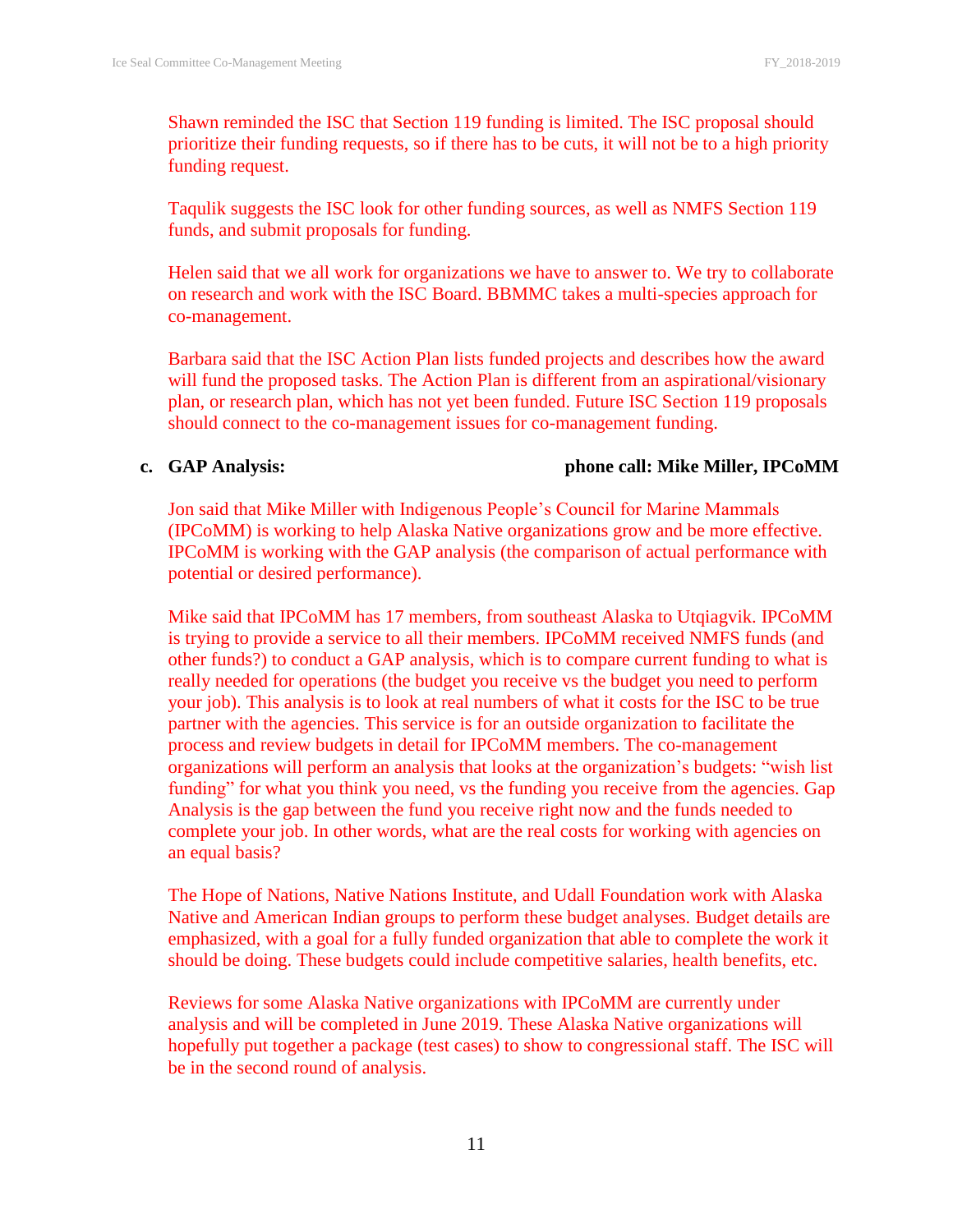Barbara asked about other sources of funding. Co-management funds through NMFS are stagnant, and therefore, additional funding sources can assist the ISC expand their efforts for ice seal conservation.

Mike Miller's plan with this training to for IPCoMM organizations to take their products and look at other funding sources, and not just agency (NMFS and USFWS) funding.

Corrections to the report:

1) Jennifer Hooper. There are two 'n' in her name and requests the pages be numbered.

- 1146PM: Lunch Break
- 1:00PM: Afternoon session starts
- **12. Draft Action Plan: Andrew Von Duyke & Barbara Mahoney a. Review and work on the 2019-2020 Action Plan, which includes information and activities needed to promote the conservation of Alaska ice seal populations and comanagement of subsistence uses of ice seals in Alaska.**

Barbara provided a synopsis of last year's Action Plan 2018 – 2019. The purpose of the Action Plan is identify the co-management actions that can be completed by the ISC and NMFS, using the received Section 119 funding.

Andy suggested the ISC copy the NSB Wildlife Observational Database as a tool on the "new" ISC website, with data fields, drop-down menus, etc. This Wildlife Observational Database can be completed online by hunters and ISC representations while talking on the phone, in person, or the provided data can be entered by ISC staff from emails, telephone calls, etc. Finally, this wildlife observational data request can be replicated in a questionnaire (hard copy/paper) format, and then entered into the database. At the beginning, the Wildlife Observational Database format requires guidance from researchers to allow the data to be collected in a manner that is most helpful and informative. Maybe his Wildlife Observational Database records could be a phone app someday.

Albert mentioned the ADFG harvest surveys that have been done for the past  $6 - 7$  years. Albert conducts the harvest surveys and asks older hunters about the local changes. These hunters observed a great deal of change during their lifetime. For example, in Hooper Bay, there was always shore-fast ice till June, now there is much less ice and it's usually gone by June. Albert advocates for more historical TEK documentation and recordings, to compare over time.

Peter mentioned that NMFS will work on the Wildlife Observational Database format. Peter suggested that prior to designing anything, NMFS should consult with ADFG to keep consistent and draw upon their expertise.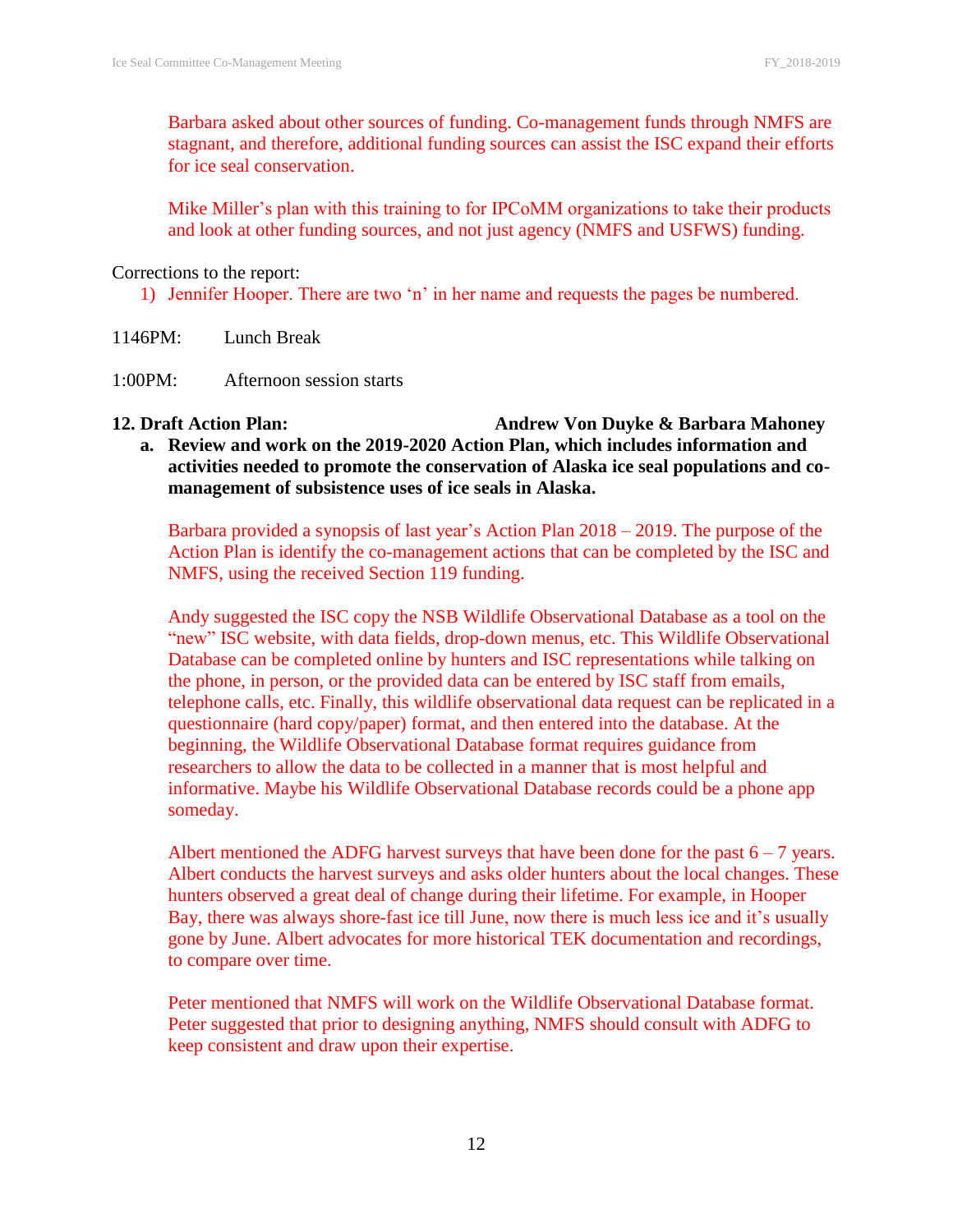Helen suggested that the information format should recognize differences in regions. Regions have unique sets of conditions and they may not all fit with a single questionnaire.

Taqulik asked what are we trying to learn and what should be reported? How often will the data be summarized? How will the ISC make use of this information? Perhaps it would be prudent to hire a professional social scientist. The ISC should avoid collecting data that will not be useful.

Helen reminded scientists to ensure that format fits with the Native community members' ability to understand. Careful wording is important to ensure that community members are able to best communicate.

Peter thinks the Action Plan should describe realistic incremental steps that will move the ISC toward the large scale aspirational goals that live in the founding documents (e.g., co-management plan, harvest plan, etc.).

Sam commented about the immense work to monitor all the ice seal harvests. Regional hunters have their own methods and timing to hunt seals, which varies by region.

Barbara mentioned that in May 2019, NMFS declared an unusual mortality event for the threatened gray whales along the western Pacific Coast, from Mexico to Alaska. There were five stranded gray whales, 9 to 28 May in Alaska, and more stranded gray whales are expected.

Any joint radio shows should be scheduled in synch with the hunters' activities.

Next steps for the Action Plan is to have a small group (Andy, Barbara, Brandon, and Peter) edit the Action Plan. This should happen by mid-June. Once the Action Plan is ready to share, it can be sent by email to the ISC. The small group should integrate the ISC's suggested edits and revisions.

#### **13. Closing Comments**

Barbara mentioned that Dr. Colleen Reichmuth (UC Santa Cruz) will attend the ISC Board meeting on Thursday. If the ISC Board agrees, Dr. Reichmuth can present information and results from her research on comparative cognition, bioacoustics, and behavioral ecology on ice seals.

Peter provided the AFSC's Draft Research Communication Protocols that has instructions to MML (themselves). AFSC is looking for feedback and ideas to help make information, via communication protocols, useful to the ISC and their communities.

Billy expressed gratitude for this process of both parties, ISC and NMFS, working together. Separate agendas lead to loss of trust and mixed feelings within the group, which takes a very long time to repair these relationships and come back together. This happens in other Alaska